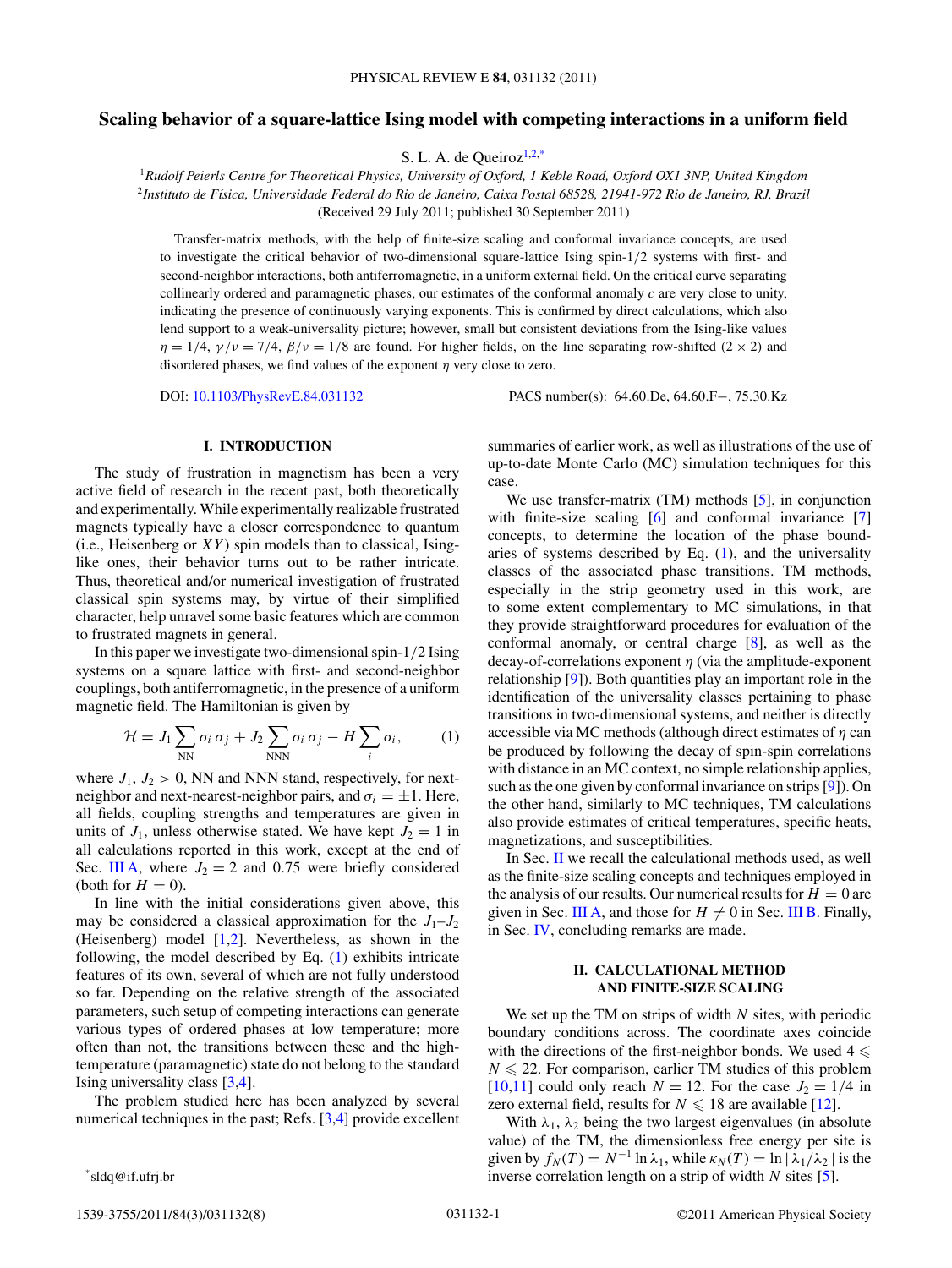<span id="page-1-0"></span>It must be stressed that we do not make any assumptions about symmetry properties of the TMs eigenvectors. Starting from the full set of  $2^N$  basis vectors, the eigenvector  $|v_1\rangle$ , corresponding to  $\lambda_1$ , is isolated by the power method, while  $|v_2\rangle$  is again extracted via the power method, combined with repeated Gram-Schmidt orthogonalization to  $|v_1\rangle$ . This way we make sure that the most strongly diverging correlation length is evaluated, that is, the one which truly corresponds to the order parameter for the transition under scrutiny. This is especially relevant in the present case, where critical lines corresponding to order parameters of differing symmetries can become very close (see Sec. [III B](#page-3-0) below).

Here we assume that the transition is always of second order, which is implicit in the statements made in the preceding paragraph. By now this seems out of doubt, at least for  $J_2 \geq 1$ which is the parameter range of interest here  $[3,4]$ . For fixed *J*<sup>2</sup> and *H*, say, we locate the approximate (*N*-dependent) critical temperature  $T_N^*$  by solving the basic equation of the phenomenological renormalization group (PRG) [\[5\]](#page-7-0):

$$
N\kappa_N(T) = N'\kappa_{N'}(T). \tag{2}
$$

Depending on the shape of the critical curve, it may be more convenient to keep  $T$  fixed and vary  $H$ , in which case the critical behavior is expressed in terms of  $|H - H_c|$ , and Eq. (2) gives  $H_N^*$ . The strip widths *N* and *N'* are to be taken as close as possible for improved convergence of results against increasing *N*. In order to obey ground-state symmetries, here we used only even *N*, *N'*, so  $N' = N - 2$ . For  $H = 0$  and  $J_2$  < 1/2, in which case the ordered phase is Néel-like [[4\]](#page-7-0), one can use both odd and even *N*; indeed, good results are found from PRG with  $N' = N - 1$  in that region [\[12\]](#page-7-0). For  $J_2$  > 1/2, we found that: (i) the latter procedure does not give physically meaningful solutions for Eq.  $(2)$ ; and  $(ii)$  although PRG with both  $N$  and  $N'$  odd gives the same limiting  $T_c$  with  $N \to \infty$  as when both strip widths are even (albeit with much slower convergence), estimates of quantities other than the critical temperature are unreliable.

Estimates of the thermal exponent  $y_T = 1/v$  are given by [\[5\]](#page-7-0)

$$
y_T = 1 + \frac{\ln(\kappa_N'/\kappa_{N'}')}{\ln(N/N')},
$$
\n(3)

where  $\kappa'_{N}$ ,  $\kappa'_{N'}$  are temperature derivatives of the inverse correlation lengths, taken at  $T_N^*$ . Finite- $N$  estimates of the exponent  $\eta$  are given by the conformal invariance relation [\[9\]](#page-7-0):

$$
\eta_N = \pi^{-1} N \kappa_N(T_N^*). \tag{4}
$$

The convergence of finite-*N* approximants given by Eqs. (2), (3), and (4) toward their  $N \to \infty$  values has been extensively discussed [\[13–17\]](#page-7-0). For (unfrustrated) Ising-like systems on strips with periodic boundary conditions across, the rate of convergence goes like

$$
X_N - X_\infty = a N^{-\omega},\tag{5}
$$

with  $\omega \approx 3$  for  $X = T^*$ , and  $\omega \approx 2$  for  $X = y_T$  (for some simple cases, this can be shown analytically [\[13,16,17\]](#page-7-0)). By taking sets of three successive finite-*N* estimates, one can use  $\omega$  as an adjustable parameter in Eq. (5), and produce a new, shorter, sequence which can then be iterated again, and so on. Such iterated three-point fit technique can produce very accurate final estimates of critical quantities [\[14,18,19\]](#page-7-0).

Once  $T_c$  is found, as described above, to good accuracy (or if its exact value is known, for example via duality arguments  $[18]$ ), sequences of assorted quantities can be evaluated at the extrapolated critical point, for increasing *N*. From these, one can usually extract estimates of critical exponents which converge faster and more smoothly than if the calculations were done at the respective pseudocritical temperatures  $T_N^*$  [\[13,20\]](#page-7-0). One is interested in (per site) specific heats, susceptibilities, and magnetizations, which behave as [\[6\]](#page-7-0)

$$
C_N(T_c) = C_0 + a_C N^{\alpha/\nu},
$$
  
\n
$$
\chi_N(T_c) = a_\chi N^{\gamma/\nu},
$$
  
\n
$$
m_N(T_c) = a_m N^{-\beta/\nu}.
$$
\n(6)

Both  $C_N$  and  $\chi_N$  are found from suitable second derivatives of the free energy [\[18\]](#page-7-0). The exponent ratio  $\alpha/\nu$  can then be extracted from three-point fits of sequences of  $C_N$ , as explained in connection with Eq. (5). For  $\gamma/\nu$ , one initially obtains a sequence of exponent estimates via two-point fits of susceptibility data, and then proceeds to extrapolating such a sequence via three-point fits [\[18\]](#page-7-0).

The spontaneous magnetization  $m_N$  is difficult to calculate in a finite-size scaling context, because it is identically zero for a finite system. For quantum chains at  $T = 0$  this problem can be overcome [\[21\]](#page-7-0), by exploiting the fact that there the largest eigenvalue of the TM gives the internal energy: in a first-order degenerate perturbation scheme, appropriate consideration of nondiagonal matrix elements enables one to extract the magnetization in the zero-field limit. For classical spins on strips, the corresponding eigenvalue of the TM gives the free energy instead, and the perturbation-theory procedure used for quantum systems [\[21\]](#page-7-0) cannot be translated to our case.

In this work we estimated the finite-size magnetization exponent  $\beta/\nu$  by calculating the average squared magnetization per column at  $T_c$ ,  $\langle M^2 \rangle$ . Considering, for example, a ferromagnet, denoting by  $\sigma \equiv {\sigma_1 \cdots \sigma_N}$  the 2<sup>*N*</sup> column basis states, and with  $\hat{\psi}(\sigma)$ ,  $\psi(\sigma)$  being, respectively, the dominant left and right eigenvectors of the TM, one has [\[5\]](#page-7-0)

$$
\langle M^2 \rangle = \frac{\sum_{\sigma} \tilde{\psi}(\sigma) \left( \sum_{i=1}^N \sigma_i \right)^2 \psi(\sigma)}{\sum_{\sigma} \tilde{\psi}(\sigma) \psi(\sigma)}.
$$
 (7)

At the critical point, one should have

$$
\frac{1}{N} \langle M^2 \rangle^{1/2} \sim N^{-\beta/\nu}.
$$
 (8)

For a square-lattice antiferromagnet with only first-neighbor interactions,  $\sigma_i$  in Eq. (7) must be replaced by  $(-1)^i \sigma_i$ , so the staggered character of the order parameter is properly taken into account. The corresponding adaptation for the system of interest here is discussed in Sec. [III](#page-2-0) below. We tested this procedure, with the appropriate (uniform or staggered) version of the magnetization, on the following square-lattice Ising systems: (i) ferromagnet with nearest-neighbor couplings only; (ii) ferromagnet with first- and second-neighbor interactions,  $J_2 = 1$ ; and (iii) antiferromagnet with first- and second-neighbor interactions,  $J_2 = 1/4$  (for which the ordered state is Néel-like  $[12]$  $[12]$ ). In all three cases,  $T_c$  is known either exactly or to a very good approximation, and the transition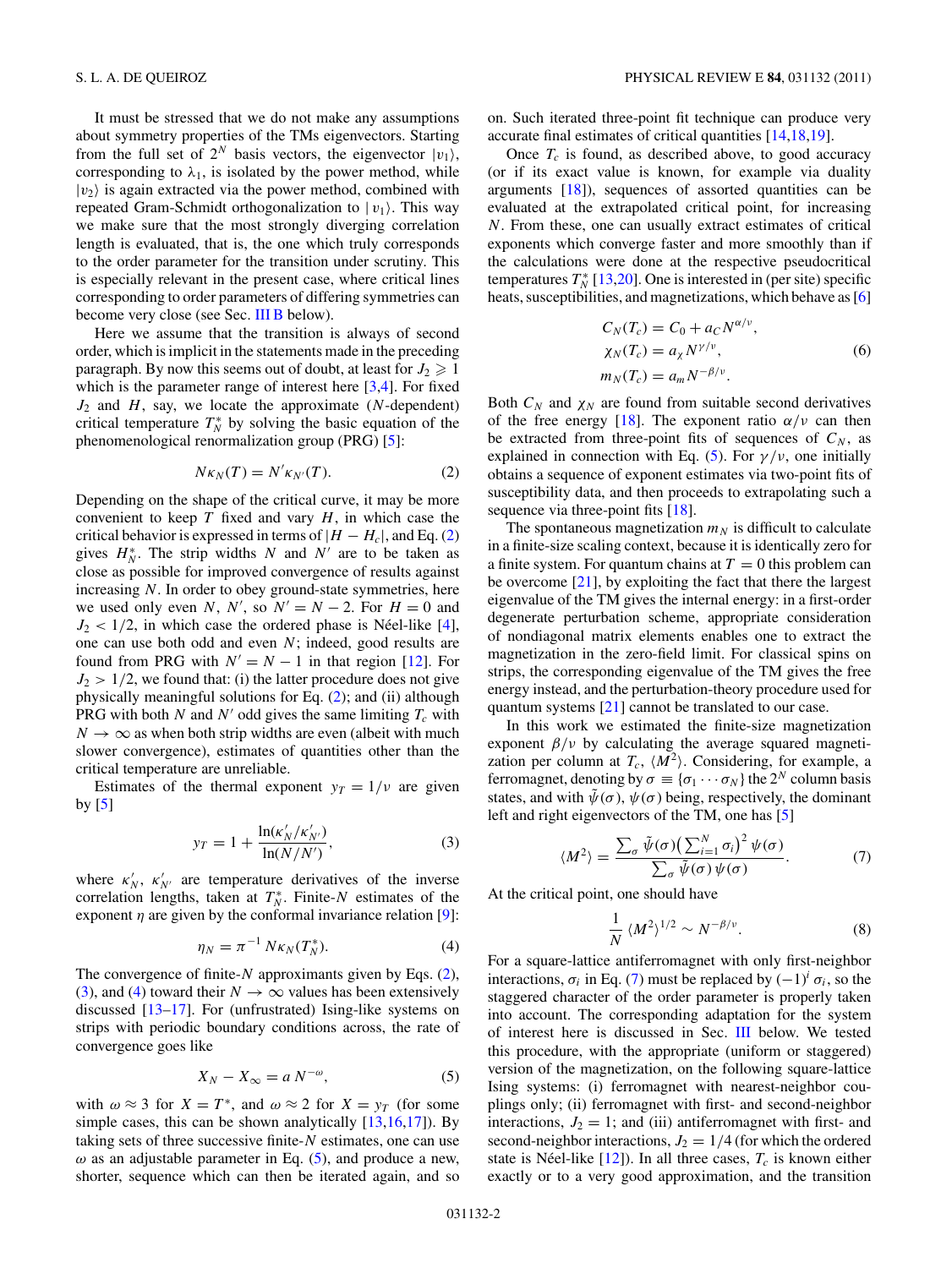<span id="page-2-0"></span>is in the Ising universality class [\[12\]](#page-7-0), so  $\beta/\nu = 1/8$ . In order to gauge the likely systematic errors for our intended final application (see Sec. III), we considered  $4 \le N \le 22$ , and only even *N*. All resulting sequences gave estimates of *β/ν* monotonically growing with *N*, pointing to extrapolated values between 0*.*1240 and 0*.*1247, so the systematic error is less than 1% for this range of *N*.

Another quantity of interest to be calculated at  $T_c$  is the conformal anomaly *c*, given by the *N*<sup>−</sup><sup>2</sup> finite-size correction of the critical free energy per site  $[8]$ . For the present case of strips with periodic boundary conditions across, one has

$$
f_N(T_c) = f_0 + \frac{\pi c}{6N^2} + O(N^{-4}).
$$
 (9)

While models with  $c < 1$  are associated with universality classes with fixed values of the critical exponents, those with  $c \geq 1$  can have continuously varying exponents [\[22,23\]](#page-7-0). As shown below, there are strong indications that the model studied here belongs to the latter category (for  $H = 0$ , this has already been pointed out in Ref. [\[24\]](#page-7-0)).

Additionally, one can both double check the robustness of extrapolations of  $T_c$  and  $y_T$  from Eqs. [\(2\)](#page-1-0) and [\(3\)](#page-1-0), as well as investigate the other quantities of interest, by scanning the neighborhood of the critical point with the help of finite-size scaling ideas [\[6\]](#page-7-0). Taking, for instance,  $\eta_N(T) \equiv \pi^{-1} N \kappa_N(T)$ , and allowing for corrections to scaling, we write [\[25,26\]](#page-7-0)

$$
\eta_N(T) = f(u) + N^{-\omega} g(u), \quad u \equiv N^{1/\nu} (T - T_c). \tag{10}
$$

where  $\omega > 0$  is the exponent associated with the leading irrelevant operator [see Eq.  $(5)$ ]. Close enough to  $T_c$  the scaling functions in Eq. (10) should be amenable to Taylor expansions. One has

$$
\eta_N(T) = \eta + \sum_{j=1}^{j_m} a_j u^j + N^{-\omega} \sum_{k=0}^{k_m} b_k u^k, \quad (11)
$$

where  $\eta$  is to be compared with the  $N \to \infty$  extrapolated value of the  $\eta_N$  of Eq. [\(4\)](#page-1-0).

One looks for values of  $T_c$ ,  $\nu$ ,  $\omega$  and the  $\{a_j, b_k\}$  which optimize data collapse upon plotting  $\eta_N(T) - N^{-\omega}g(u)$  against *u*. In practice, good fits are generally found with  $j_m$ ,  $k_m$  not exceeding 2 or 3  $[25,26]$ .

Considering now the finite-size susceptibility  $\chi_N(T)$ , finitesize scaling [\[6\]](#page-7-0) suggests a form

$$
\chi_N(T) = N^{\gamma/\nu} f_\chi(u),\tag{12}
$$

where  $\gamma$  is the susceptibility exponent. Following Refs. [\[25,](#page-7-0) [26\]](#page-7-0), we write (again, allowing for corrections to scaling)

$$
\ln \chi_N(T) = \frac{\gamma}{\nu} \ln N + \sum_{j=1}^{j_m} a_j^{\chi} u^j + N^{-\omega} \sum_{k=0}^{k_m} b_k^{\chi} u^k. \tag{13}
$$

In order to reduce the number of fitting parameters, it is usual to keep  $1/\nu$  and  $T_c$  fixed at their central estimates obtained, for example, via Eqs. (10) and (11), allowing  $\gamma/\nu$  to vary.

Expressions similar to Eq. (13) can be written for magnetizations and specific heats, yielding estimates of the exponents *β/ν* and *α/ν*.

In the present context, one should interpret the exponent *ω* in Eqs.  $(5)$ ,  $(10)$ , and  $(13)$  as an effective one, representing all orders of corrections to scaling (which may also turn out to have rather different amplitudes for different quantities). Thus, in practice a somewhat broad range of results (say,  $1 \leq \omega \leq 3$ ) can be accepted when considering data collapse optimization for distinct quantities related to the same problem.

## **III. NUMERICAL RESULTS**

#### A.  $H = 0$

In zero external field, for  $J_2 < 1/2$  the ground-state ordering is of the Néel type, with the two sublattices aligned antiparallel to each other; the transition is second order, in the Ising universality class [\[12\]](#page-7-0). At  $J_2 = 1/2$  the ground state is macroscopically degenerate, and the critical temperature is zero [\[4\]](#page-7-0). For  $J_2 > 1/2$  the lowest energy corresponds to collinear order, with alternating rows (or columns) of parallel spins. For  $J_2 \gtrsim 1/2$  the transition is first order, and evidence has been found that it remains so, at least up to  $J_2 \approx 0.9$  [\[4,24\]](#page-7-0). As *J*<sup>2</sup> increases further, the second-order character returns. The bulk of extant evidence [\[3,24,27–29\]](#page-7-0) indicates that the transition is second order for  $J_2 = 1$ . Finally, for  $J_2 \gg 1$ one has a picture of two weakly coupled antiferromagnetic lattices, thus in this limit  $T_c/J_2$  approaches the Ising value  $2/\ln(1+\sqrt{2})$ .

For  $J_2 = 1$ , recent estimates of the critical temperature are *Tc* = 2*.*0823(17) [\[27\]](#page-7-0); 2*.*0838(5) [\[28\]](#page-7-0); 2*.*0820(4) [\[3\]](#page-7-0); and 2*.*0839(12) [\[29\]](#page-7-0). By solving Eq. [\(2\)](#page-1-0), we found a well-behaved sequence of  $T_N^*$  values, extrapolating to  $T_c = 2.08195(5)$  via three-point fits, with  $\omega \approx 3$ . The sequences for  $y_T$  and  $\eta$  from Eqs. [\(3\)](#page-1-0) and [\(4\)](#page-1-0) extrapolate, respectively, to  $y_T = 1.188(2)$ and  $\eta = 0.2341(1)$ , again via three-point fits.

Evaluating  $\eta_N(T)$  in the region around  $T_c$ , and employing Eqs. (10) and (11), gave  $T_c = 2.08197(5)$ ;  $y_T = 1.182(3)$ , and  $\eta = 0.2342(1)$ , with  $\omega \approx 1.9$ . We used  $j_m = 2$ ,  $k_m = 1$  in Eq.  $(11)$ . Thus there is a satisfactory degree of consistency between the two methods of evaluation of critical quantities.

Our numerical value for  $v = y_T^{-1} = 0.844(4)$  [from averaging over the two results above] is to be compared to *ν* = 0*.*8292(24) [\[27\]](#page-7-0); 0*.*8481(2) [\[28\]](#page-7-0); 0*.*847(4) [\[3\]](#page-7-0); and 0.847(1) [\[29\]](#page-7-0). The value  $\eta = 0.20(1)$  was found by direct MC evaluation of critical correlation functions on  $N \times N$ geometries [\[24\]](#page-7-0).

By evaluating quantities at the extrapolated  $T_c$ , we found  $\eta = 0.23415(5)$ ; as expected, this is even more accurate than extrapolating the sequence of finite-*N* values estimated at the respective fixed points  $T_N^*$ .

For calculation of the zero-field susceptibility, the specific properties of the collinear order parameter were taken into account as follows. For a fixed coordinate direction, say *x*, along which the TM proceeds, the critical wave vector is degenerate, being either  $(\pi/a) \hat{x}$  or  $(\pi/a) \hat{y}$ , with *a* being the lattice parameter. One thus has to take both (equally probable and mutually exclusive) possibilities into account and average the partial contributions given by each. As might be expected, we found both contributions to be of similar amplitudes (within  $\approx$ 10% of each other for fixed *N*); separate fits of each to power-law forms gave apparent exponents differing by less than 1%. The latter discrepancy can be ascribed to residual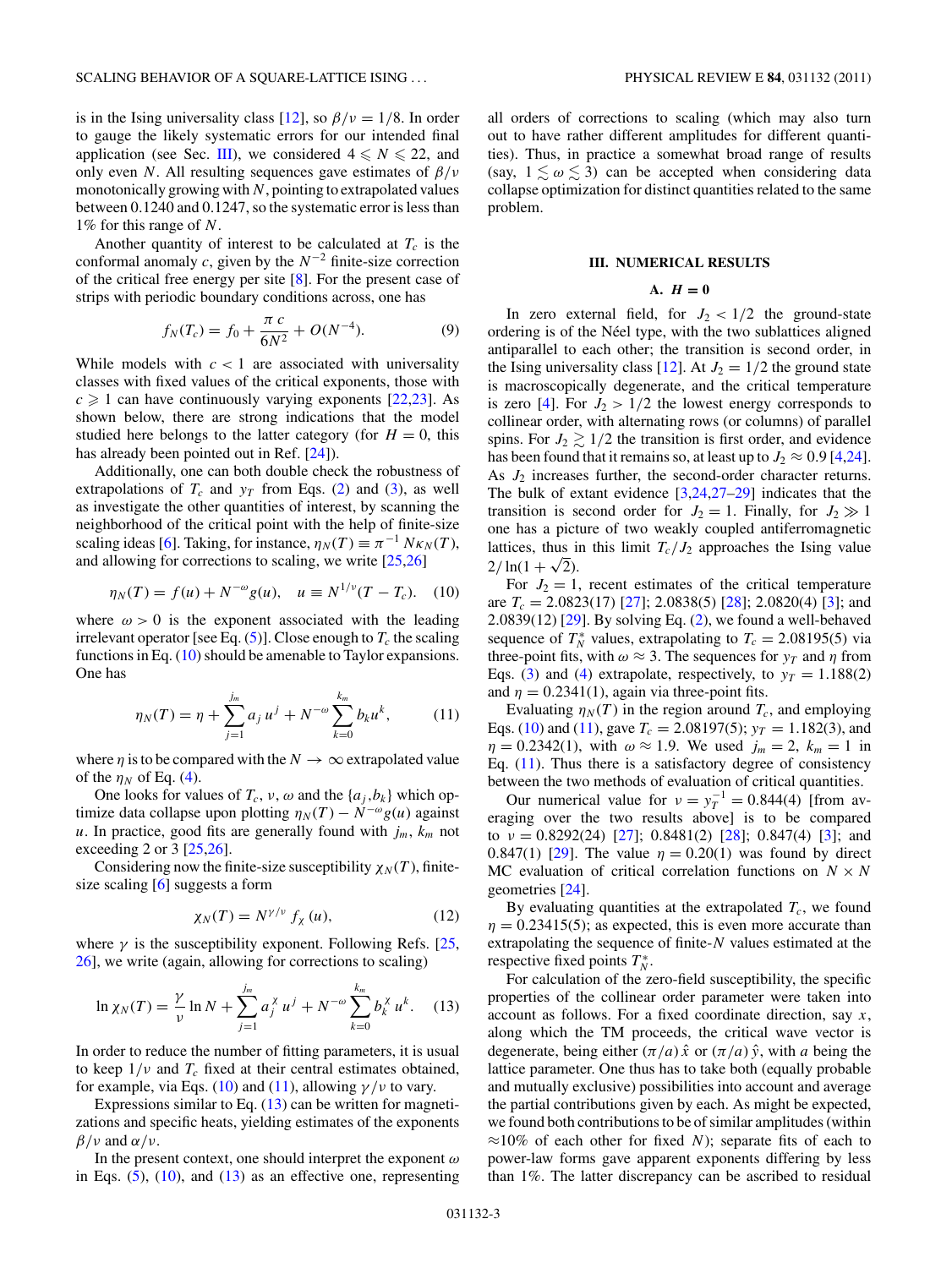<span id="page-3-0"></span>lattice effects, and is expected to vanish for larger *N*, out of reach of our TM implementations at present.

Our final result was *γ/ν* = 1*.*772(1). Estimating *γ/ν* via Eq. [\(13\)](#page-2-0) gave  $\gamma/\nu = 1.775(1)$ , slightly higher than the previous estimate but within three (rather narrow) error bars. Since the uncertainties quoted refer exclusively to the fitting procedures, that is, no account is taken of likely systematic errors, one might err on the side of caution and allow for somewhat large uncertainties. Averaging over the two values found, we quote  $\gamma/\nu = 1.773(4)$ . This way our results might be considered marginally compatible with  $\gamma/\nu = 1.750(12)$ , quoted in Ref. [\[3\]](#page-7-0), although it seems much harder to stretch our error bars to include the value 7*/*4, which would be consistent with a weak-universality picture of  $\gamma/\nu$ ,  $\beta/\nu$ ,  $(2-\alpha)/\nu$ sticking to the respective Ising values [\[30\]](#page-7-0). Reference [\[27\]](#page-7-0) quotes the range 1.71–1.79 for  $\gamma/\nu$ , based on three different fitting methods.

For the calculation of  $\beta/\nu$ , we used as column magnetization in Eq. [\(7\)](#page-1-0) the following quantity:

$$
\langle M^2 \rangle = \frac{1}{2} \left[ \langle M_u^2 \rangle + \langle M_{\rm st}^2 \rangle \right],\tag{14}
$$

where  $M_u$ ,  $M_{st}$  are, respectively, uniform and staggered column magnetization. This choice reflects the collinear nature of the ground state, with its orientational degeneracy, and closely corresponds to the order parameter used in the MC simulations of Ref. [\[3\]](#page-7-0). See the arguments invoked above for the susceptibility calculation. Similarly to the test cases described in Sec.  $II$ , we found exponent estimates monotonically growing with *N*; the extrapolated result is  $\beta/\nu = 0.121(2)$ , where an *ad hoc* doubling of the uncertainty found from fits has been incorporated, in order to allow for the small bias shown in tests.

We also evaluated critical specific heats. Finite-size specific-heat sequences can prove unwieldy to extrapolate, even when the exponent  $\alpha$  is positive, as in the case of the two-dimensional three-state Potts ferromagnet [\[18\]](#page-7-0). Here, three-point fits of *N*,  $N - 2$ ,  $N - 4$  data gave  $\alpha/\nu$  increasing from  $\approx 0.31$  ( $N = 10$ ) to  $\approx 0.33$  ( $N = 20$ ), albeit with small oscillations; a quadratic fit of such values against 1*/N* then gave  $\alpha/\nu = 0.351(12)$ .

The above results are to be compared to  $\beta/\nu = 0.122(4)$ ,  $\alpha/\nu = 0.357(8)$ , both from Ref. [\[3\]](#page-7-0), and  $\alpha/\nu = 0.412(5)$  [\[27\]](#page-7-0). Recalling the Rushbrooke scaling relation  $\alpha + 2\beta + \gamma = 2$ , our estimates give  $\alpha/\nu + 2\beta/\nu + \gamma/\nu = 2.366(13)$ , while  $2/\nu = 2.370(10)$ . Similarly, one has  $(2 - \alpha)/\nu = 2.020(18)$ . Given the rather large uncertainties found in the analysis of specific heat behavior, we do not believe that any actual breakdown of hyperscaling is present.

We calculated free energies at  $T_c$ , and fitted them to a quadratic form in  $1/N^2$ , thus extracting estimates of the conformal anomaly  $[8]$ . From fits of data in the range  $[N_{\min}, 22]$ , with  $4 \leq N_{\text{min}} \leq 14$ , we found estimates of *c* decreasing monotonically from 1.074(1) for  $N_{\text{min}} = 4$  to 1.056(1) for  $N_{\text{min}} = 14$ . Uncertainties quoted relate exclusively to the fitting procedure. This range of estimates compares favorably with the corresponding result from Ref.  $[24]$ ,  $c = 1.0613(6)$ . It must be kept in mind that what one is seeing most likely amounts to strong crossover effects distorting a picture where  $c = 1$  [\[24\]](#page-7-0).

We also considered  $J_2 = 2$ , for which case we obtained, from extrapolating sequences generated via Eqs. [\(2\)](#page-1-0), [\(3\)](#page-1-0), and [\(4\)](#page-1-0),  $T_c/J_2 = 2.2248(1)$ ,  $y_T = 1.052(1)$ ,  $\eta = 0.2391(3)$ . Recent results are  $T_c/J_2 = 2.226(5)$  [\[28\]](#page-7-0) and 2.227(5) [\[29\]](#page-7-0);  $y_T = 1.066(1)$  [\[29\]](#page-7-0). Evaluation of finite-size susceptibilities, magnetizations, and specific heats at  $T_c$  gave  $\gamma/\nu = 1.756(2)$ ;  $\beta/\nu = 0.120(2)$ ;  $\alpha/\nu \lesssim 0.1$  (estimates for the latter quantity were plagued by the same sort of irregularities reported for  $J_2 = 1$  above). Overall, these values are consistent with a picture of continuously varying exponents, approaching the Ising ones as  $J_2$  increases [\[3,24\]](#page-7-0). Conformal-anomaly estimates are very close to  $c = 1.010$ ; again, this is consistent with the trend toward  $c = 1$ , followed by fitted results upon increasing  $J_2$ , found in Ref. [\[24\]](#page-7-0).

Finally, we made  $J_2 = 0.75$ , which is expected to correspond to a first-order transition [\[24\]](#page-7-0), thus in principle the ideas behind Eq. [\(2\)](#page-1-0) do not apply. Indeed, instead of varying monotonically with increasing *N*, the solutions of Eq. [\(2\)](#page-1-0) initially went up, to  $T_c \approx 1.432$  at  $N = 12$ , and then became approximately constant for larger *N*; the *η* estimate from Eq. [\(4\)](#page-1-0) also initially increased, up to  $\approx 0.243$  at  $N = 14$ and 16, then started decreasing for larger *N*. This indicates a correlation length which at the very least grows slower than *N*, and possibly saturates at scales which are out of reach of our TM calculations, that is, a weakly first-order transition [\[4,24\]](#page-7-0). Notwithstanding the lack of conceptual justification for using Eq. [\(2\)](#page-1-0), it should be noted that  $T_c \approx 1.43$  is in rather good agreement with MC estimates (see Fig. [3](#page-5-0) of Ref. [\[4\]](#page-7-0)).

# B.  $H \neq 0$

For  $J_2 = 1$ , the ground state is still collinear for  $H < 4$ , whereas for  $4 < H < 8$  it becomes a row-shifted  $(2 \times 2)$  state [\[3\]](#page-7-0). The latter consists of alternating ferro- and antiferromagnetically ordered rows (or columns), with the ferromagnetic ones parallel to the field. The added degree of freedom (relative to a  $2 \times 2$  state) is that the antiferromagnetic chains can slide freely relative to each other, at zero energy cost. At  $H = 4$  and 8,  $T_c = 0$  because of macroscopic ground-state degeneracy. The maximum critical temperature for the transition between row-shifted  $(2 \times 2)$  order and the paramagnetic phase has been estimated as  $\approx 0.73$ , at  $H \approx 6$  [\[3\]](#page-7-0).

In order to make contact with previous results, we initially considered two points on the collinear-paramagnetic transition line, respectively at  $H = 2.5$  and 3.3 [\[3\]](#page-7-0).

For  $H = 2.5$ , from extrapolating sequences generated via Eqs. [\(2\)](#page-1-0), [\(3\)](#page-1-0), and [\(4\)](#page-1-0), we found  $T_c = 1.6846(1)$ ,  $\eta =$ 0.2335(1). A noticeable trend reversal was observed for  $y<sub>T</sub>$ ; after decreasing from 1.08 to 1.072 between  $N = 8$  and 12, it starts increasing smoothly, reaching 1.075 at  $N =$ 22. Extrapolating  $N \ge 12$  data, we found  $y_T = 1.090(4)$ . Evaluating susceptibilities at the extrapolated  $T_c$  resulted in  $\gamma/\nu = 1.779(4)$ , and analysis of magnetizations gave  $\beta/\nu =$ 0.122(1). Reference [\[3\]](#page-7-0) gives  $T_c = 1.6852(3)$ ;  $y_T = 1.056(8)$ ;  $\gamma/\nu = 1.750(14)$ ,  $\beta/\nu = 0.118(3)$ . Finally, the conformal anomaly was estimated as  $c = 1.066(1)$ .

Following the same procedure as above, we obtained for *H* = 3.3:  $T_c$  = 1.3331(5);  $y_T$  = 0.940(3) (this time with no trend reversal upon increasing *N*);  $\eta = 0.2338(3)$ . Finitesize susceptibility scaling at  $T_c$  gave  $\gamma/\nu = 1.781(5)$ , and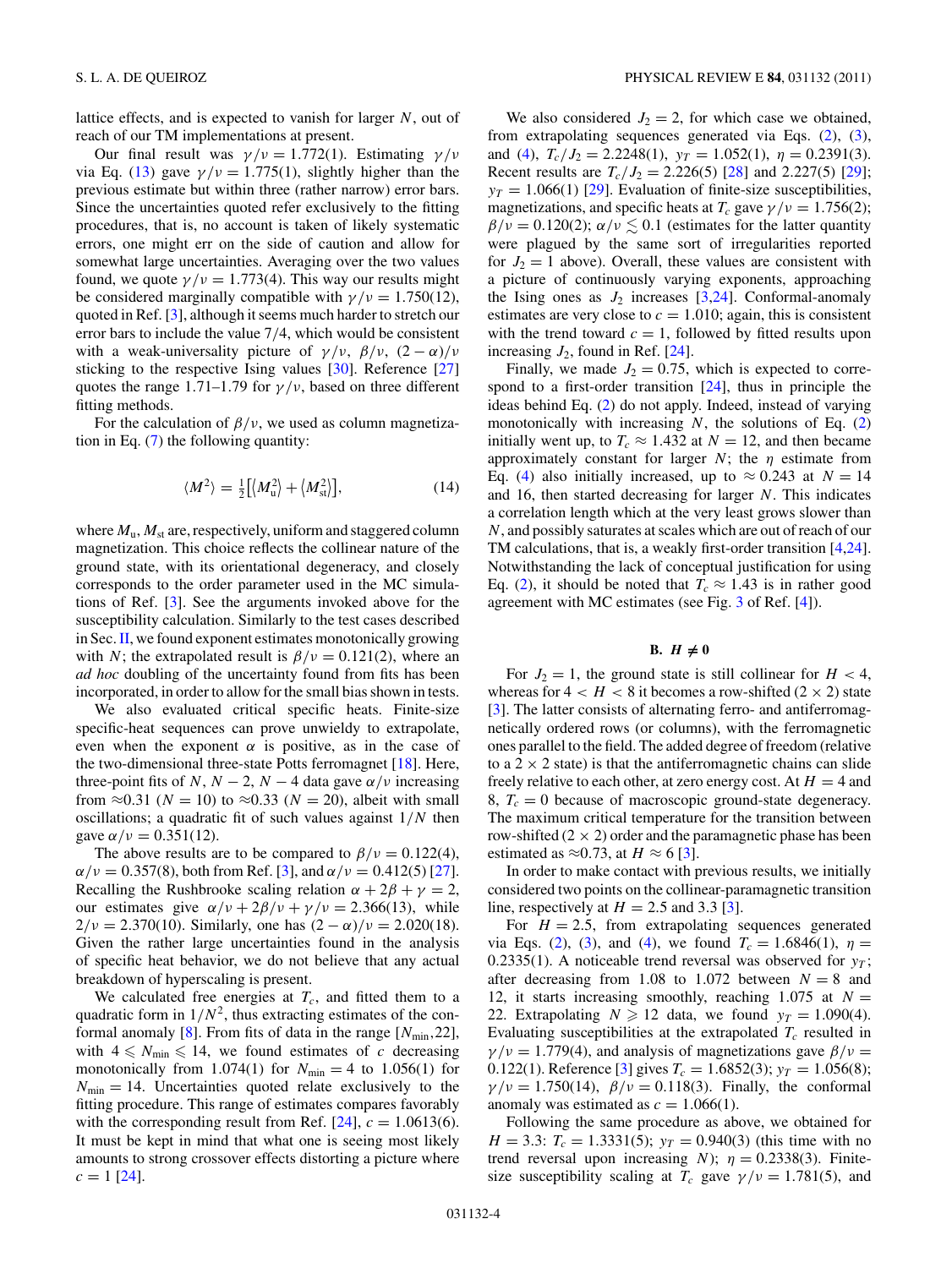<span id="page-4-0"></span>magnetizations,  $\beta/\nu = 0.135(2)$ . The evolution of  $\beta/\nu$  along the collinear-paramagnetic phase boundary is analyzed toward the end of this section. Reference [\[3\]](#page-7-0) quotes  $T_c = 1.3335(6)$ ; *yT* = 0*.*907(7); *γ/ν* = 1*.*751(14), *β/ν* = 0*.*130(5). Our estimate for the conformal anomaly is  $c = 1.042(1)$ .

The above results show very good numerical agreement with existing ones as regards critical temperatures; also, a picture of continuously varying exponents such as *ν* and *γ* is confirmed, both directly and from the conformal anomaly results, which are very close to unity. Our values for *γ/ν* and *η* do seem consistent with a weak-universality scenario along the collinear-paramagnetic phase boundary; however, they indicate small but consistent deviations from the Ising-like picture of  $γ/v = 7/4, η = 1/4.$ 

In order to investigate the latter point in detail, we proceeded to evaluating  $\eta$  and  $c$  along the full extent of the phase boundary.

We first extrapolated, to  $N \to \infty$ , the  $(T,H)$  values obtained for sequences of solutions of Eq. [\(2\)](#page-1-0), with increasing *N* and either *H* fixed, or (typically for lower temperatures) *T* fixed. This was done both for the collinear-paramagnetic critical line and for that separating the row-shifted  $(2 \times 2)$  and paramagnetic phases. In the former case, we fitted finite-*N* data with  $N = 14-20$  to the single-power form Eq. [\(5\)](#page-1-0), finding good convergence with  $3 \lesssim \omega \lesssim 4$  everywhere on the phase boundary. For the latter, we had extremely slow convergence of our PRG calculations, which limited us in practice to  $N \leqslant 16$ . Probably (at least partially) as a consequence of this, the single-power form produced rather low adjusted values of *ω*, in the neighborhood of 0*.*5, which is usually interpreted as indicating strong corrections to scaling. We thus resorted to *ad hoc* parabolic fits in  $N^{-2}$ , adjusting  $N = 10-16$  data to this latter form.

The behavior in the low-temperature region near  $H = 4$ , where the two distinct phase boundaries become close to each other, is of special interest since it has been suggested that an *XY* -like region might be present there [\[3,31\]](#page-7-0).

In Fig. 1 we show our results for the low-temperature part of the phase diagram, near  $H = 4$ . Although numerical convergence difficulties prevented us from reaching *T <* 0*.*2 for the largest strip widths, we managed to evince clearly defined trends followed along both critical lines, on their approach to  $T = 0$ . Below  $T = 0.4$ , both the collinear-paramagnetic and row-shifted  $(2 \times 2)$ -paramagnetic boundaries are, to a very good approximation, straight, and pointing towards  $(T,H)$  = (0*,*4) with respective slopes 0*.*267(1) and 2*.*713(5). Concurring with Ref. [\[3\]](#page-7-0), it appears very unlikely that an *XY*-like region, or a bicritical point at  $T > 0$ , is present. Instead, all indications from our results are consistent with both critical lines joining at a single bicritical point at  $T = 0$ . Additionally, we found the maximum of the reentrance on the collinear-paramagnetic phase boundary to be  $H = 4.121(2)$  at  $T = 0.5$ . At  $T = 0.7$ we estimate  $H = 4.060(6)$ . These are in rather good agreement with the respective values  $H = 4.07(2)$  and  $4.052(7)$ , quoted in Ref. [\[3\]](#page-7-0).

Near  $H = 0$ , the phase boundary has the expected parabolic shape [\[32,33\]](#page-7-0)



FIG. 1. (Color online) Phase diagram near  $H = 4$  showing phase boundaries: collinear paramagnetic, with reentrant behavior, and row-shifted [R-s]  $(2 \times 2)$  paramagnetic. The points are the results of extrapolating sequences of solutions of Eq. [\(2\)](#page-1-0), obtained with fixed *T* and variable *H* (see text). Uncertainties are smaller than symbol sizes. Each of the dashed lines at  $T < 0.2$  is the continuation of the best fitting straight line joining points at  $0.2 \leq T \leq 0.4$ , on the respective phase boundary.

where we found  $a = 0.0595(3)$  by fitting data corresponding to  $0 \leqslant H \leqslant 0.4$ .

As noted previously in Ref. [\[11\]](#page-7-0) and above, we generally found finite-size effects to be much larger for the high-field  $(4 \leq H \leq 8)$  part of the phase diagram. This is illustrated in Fig. 2, where finite-*N* curves with the solutions of Eq. [\(2\)](#page-1-0) for  $N = 10$  and 16 are displayed jointly with our final extrapolation (as described above). At variance with Ref. [\[3\]](#page-7-0), where  $T_c = 0.7293(7)$  is reported at  $H = 6$ , our extrapolated value is  $T_c(H = 6) = 0.589(4)$ . Although alternative procedures to our *ad hoc* parabolic extrapolations against *N*−<sup>2</sup> can certainly



FIG. 2. (Color online) Phase diagram for high fields  $4 \leq H \leq 8$ showing row-shifted [R-s]  $(2 \times 2)$ -paramagnetic phase boundary: finite-*N* solutions of Eq. [\(2\)](#page-1-0) for  $N = 10$  and 16, and results of extrapolation of  $N = 10-16$  curves (see text). Uncertainties in the latter are smaller than symbol sizes. Each of the dashed lines at *T <* 0*.*2 is the continuation of the best fitting straight line joining points at  $0.2 \leqslant T \leqslant 0.4$ , on the respective section of the extrapolated phase boundary.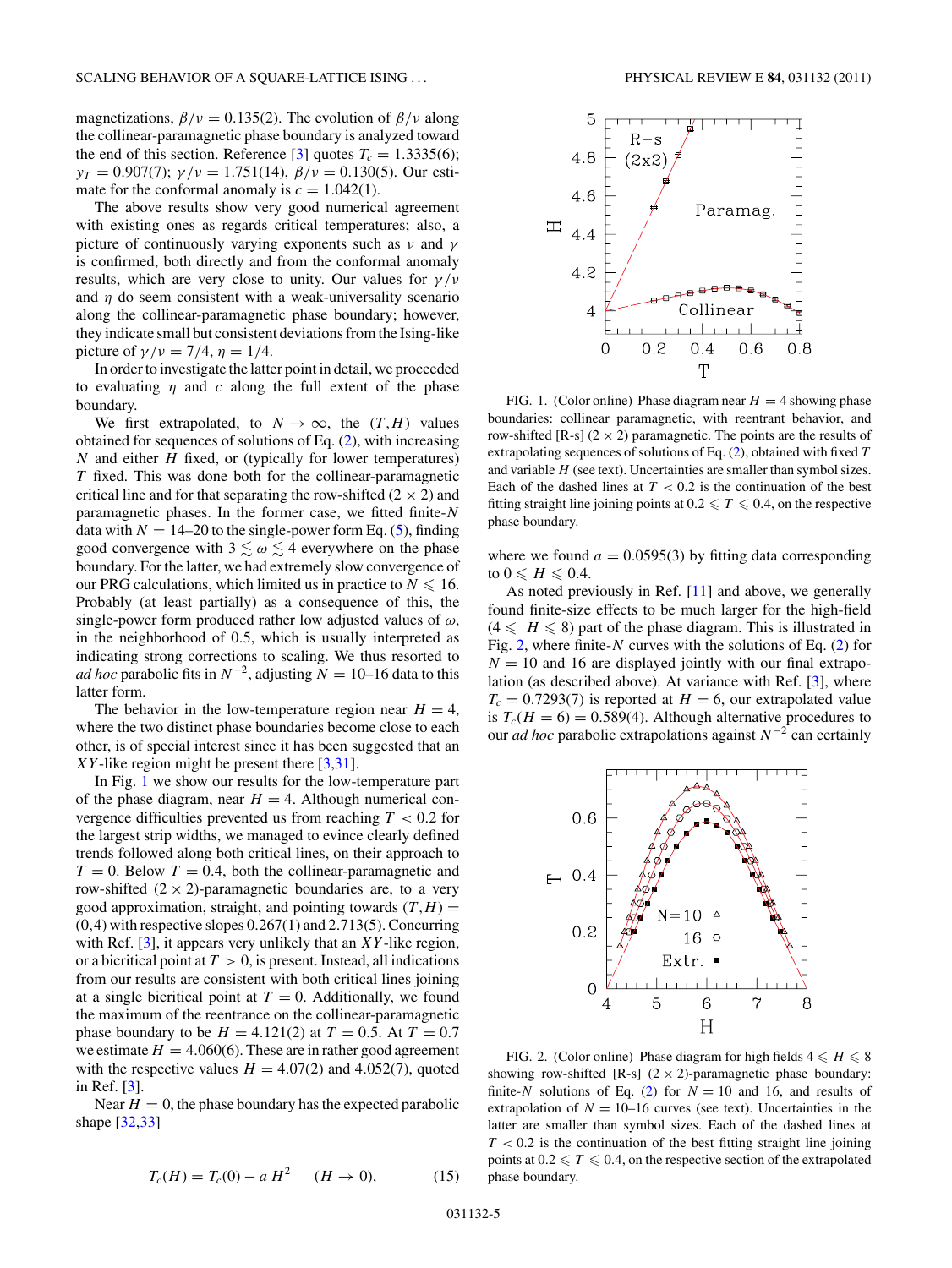<span id="page-5-0"></span>

FIG. 3. (Color online) (a) Decay-of-correlations exponent *η* and (b) conformal anomaly *c*, calculated along the extrapolated collinearparamagnetic phase boundary. In (a) the dashed line gives estimates of *η* from strips of width  $N = 10$  sites, while points are extrapolations from sets of finite-*N* estimates,  $N = 14-20$ . In (b) values of *c* are estimated from quadratic fits of free-energy data against *N*<sup>−</sup><sup>2</sup> for  $N = 14-20$ . Uncertainties are smaller than symbol sizes.

be devised, it must be noted that for this same field intensity the solution of Eq. [\(2\)](#page-1-0) is  $T_N^* = 0.706$  already for  $N = 10$ , and decreases systematically with increasing *N*.

At  $(T, H) = (0, 8)$ , the initial slope  $S = (dH_c/dT)_{T=0}$  of the critical curve gives an estimate of the reduced critical chemical potential  $\mu/k_B T_c$  for the hard-square lattice gas with first- and second-neighbor exclusion, via  $\mu/k_B T_c = -2S[11]$  $\mu/k_B T_c = -2S[11]$ . Our result for the chemical potential is 5*.*42, to be compared with 4*.*70 [\[11\]](#page-7-0) and 4*.*91 [\[34\]](#page-7-0). This may indicate that our extrapolation procedures slightly underestimate the extent of the row-shifted  $(2 \times 2)$  phase.

Figure 3 shows our results for *η* and *c* along the extrapolated location of the collinear-paramagnetic border, parametrized by *T* . These are obtained from Eqs. [\(4\)](#page-1-0) and [\(9\)](#page-2-0), respectively. In Fig. 3(a), comparison between  $N = 10$  estimates and the final  $N \rightarrow \infty$  extrapolation illustrates that residual finitesize effects contribute toward overestimating the exponent *η*, for all  $0 < T \le 1.78$  (the approximate point where all finite-*N* curves cross). On the other hand, for higher *T* the finite-size corrections change sign. The extrapolated  $\eta \times T$ curve is to a large extent horizontal, near both the low- and high-temperature ends of the phase boundary. We estimate  $\eta = 0.2476(3)$  for  $T \le 0.5$ , and  $\eta = 0.2342(3)$  for  $T \ge 1.3$ . In the intermediate region there is a crossover which becomes rather sharp around  $T = 0.8$ , at the upper end of the reentrant part of the phase diagram. The conformal-anomaly estimates in Fig.  $3(b)$  show the same behavior found for  $H = 0$  in Sec. [III A,](#page-2-0) and in Ref. [\[24\]](#page-7-0), in that they are always slightly above unity. Similarly to the  $H = 0$  case, we also found that, upon fitting free-energy data in the range  $[N_{\text{min}}, 20]$ , the estimates of *c* always decrease upon increasing  $N_{\text{min}}$ . Thus, an interpretation of the present results as consistent with  $c = 1$ , albeit affected by strong crossover effects, seems credible.

We evaluated critical magnetizations, as given by Eq.  $(14)$ , along the collinear-paramagnetic phase boundary. Our calculations did not converge for *T <* 0*.*75, which approximately coincides with the reentrant region. Thus, for the part of the



FIG. 4. (Color online) Finite-size magnetization exponent *β/ν* along collinear-paramagnetic (PM) phase boundary. The range of fields  $0 \leq H \leq 4.027$  on the horizontal axis corresponds, respectively, to  $2.0820 \ge T \ge 0.75$  (see text). Each point is the result of fitting finite-size data in the range  $12 \leq N \leq 20$  to a single-power law  $\langle M^2 \rangle^{1/2} \sim N^{1-\beta/\nu}$ . See Eqs. [\(8\)](#page-1-0) and [\(14\)](#page-3-0).

critical boundary where we managed to produce estimates of *β/ν*, there is a one-to-one correspondence between field and temperature. Our results are shown in Fig. 4, parametrized by *H*. This way, it is easier to follow the evolution of quantities for low fields than if we used *T* for the horizontal axis, because of the parabolic shape assumed by the critical curve in that region. One sees that the quality of fits generally deteriorates as *H* increases; the shallow dip around  $H \approx 1.5$  is possibly related to slight inaccuracies in the determination of the extrapolated critical line in that region. A more persistent trend is that toward increasing values for larger *H*. We interpret this as signaling the onset of the physical effects which give rise to reentrant behavior for even larger fields. Indeed, a plausible explanation for the reentrance is, to quote Ref. [\[3\]](#page-7-0), 'the appearance of  $(2 \times 2)$  "clusters" that help to sustain the [collinear] order at low temperatures even when the external field is slightly bigger than 4.' This sort of cluster is not taken into account in our column-magnetization calculations [see Eq. [\(14\)](#page-3-0)]. We also know that the general effect of neglecting relevant contributions to the magnetization is to increase the apparent value of  $\beta/\nu$ ; for instance, if  $M_{\rm u}$  is discarded in Eq. [\(14\)](#page-3-0), the estimate of  $\beta/\nu$  at  $T = 2.0820$ ,  $H = 0$  goes from 0*.*120(2) to 0*.*135(2). According to this interpretation for  $H \simeq 2.5$  or thereabouts,  $(2 \times 2)$  configurations which are locally energetically favorable start contributing to ordering in the  $N \to \infty$  limit, but are not captured in the scheme of Eq. [\(14\)](#page-3-0). With decreasing *T* and increasing *H* the effect of such configurations becomes more relevant, providing a mechanism through which the apparent exponent increases, although the real one we conjecture possibly increases a little but stays slightly below 1*/*8. This would be in line with the behavior of  $\eta$ , depicted in Fig. 3(a).

Calculation of the thermal exponent  $y_T$  via Eq. [\(3\)](#page-1-0) in the reentrant region gave negative values, an artifact already noticed in Refs. [\[10,11\]](#page-7-0). However, evaluation of critical finite-size susceptibilities at  $T = 0.35$  gives  $\gamma/\nu$  in the range 1*.*71–1*.*80, depending on the details of corrections to scaling assumed for data fitting. Although lacking in accuracy, this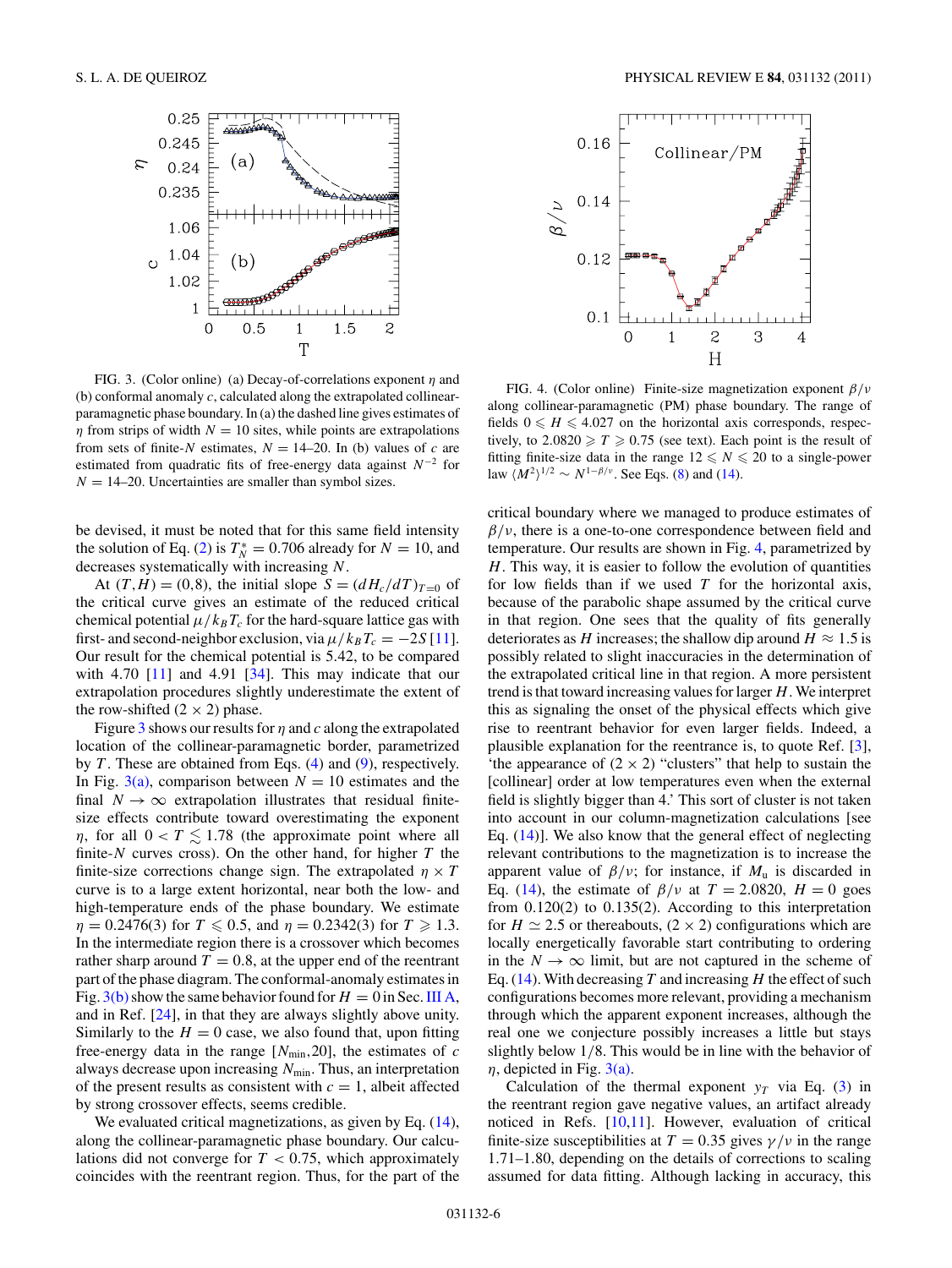<span id="page-6-0"></span>

FIG. 5. (Color online) Decay-of-correlations exponent *η* evalu-ated via Eq. [\(4\)](#page-1-0) along approximate row-shifted  $(2 \times 2)$ -paramagnetic transition lines, obtained by solving Eq. [\(2\)](#page-1-0) for *N* as indicated for high fields  $4 \leqslant H \leqslant 8$ .

range of values is broadly consistent both with the corresponding *η* estimate and with the hypothesis that critical behavior obeys weak universality all along the collinear-paramagnetic critical line.

Turning now to the high-field part of the phase diagram, we illustrate in Fig. 5 our results for  $\eta$  along the approximate critical lines, the latter obtained by solving Eq. [\(2\)](#page-1-0) for  $N = 10$ –16. The curve for  $N = 12$  corresponds to that shown in Fig. [2](#page-4-0) of Ref. [\[11\]](#page-7-0). By comparing the evolution of *η* along the approximate critical lines with the evolution of the lines themselves against increasing *N* (shown in Fig. [2\)](#page-4-0), one anticipates that calculating *η* on the extrapolated phase boundary will give results very close to zero or even slightly negative. Indeed, this was what we found. It would appear that this is at least partly because our extrapolation procedures underestimate the extent of the row-shifted  $(2 \times 2)$  phase. Evaluation of *c* along the extrapolated critical line also gave physically inconsistent results.

Even though we are not able to produce numerically accurate estimates of  $\eta$  for the high-field part of the phase diagram, the gist of the results shown in Fig. 5 is that this must be below 0*.*01 and possibly even zero. We return to this point in the next section.

## **IV. DISCUSSION AND CONCLUSIONS**

For the model described by Eq. [\(1\)](#page-0-0), with  $J_2 = 1$ , we have established a physical picture for the collinear-paramagnetic phase boundary, which is consistent with continuously varying exponents along the critical line. Together with various pieces of numerical evidence collected at selected points, overall support for this is given by the conformal anomaly results depicted in Fig. [3\(b\).](#page-5-0)

There is also clear evidence that such continuously varying exponents satisfy, at least approximately, a weak-universality scenario [\[30\]](#page-7-0). However, as shown for the exponent  $\eta$  in Fig.  $3(a)$ , our results indicate small but consistent deviations from the corresponding Ising values.

Furthermore, such deviations are internally consistent, in the sense that both  $\eta$  and  $\beta/\nu$  take on values lower than the

Ising ones, while  $\gamma/\nu$  is always found to be higher than the Ising result. For *β/ν* the apparent reversal of this trend found for  $H \ge 2.5$  has been explained in Sec. [III B,](#page-3-0) as a likely effect of the same sort of locally stable  $(2 \times 2)$  configurations which at lower *T* and higher *H* become significant enough to induce reentrant behavior.

Notwithstanding the compensation just referred to, our estimates of  $(\gamma/\nu) + \eta$  in general exceed 2, though never by more than 2–3 times the respective (combined) error bar. However, it must be recalled that here  $\gamma/\nu$  is essentially one order of magnitude larger than  $\eta$ , and both quantities have similar relative uncertainties, thus the calculated combined uncertainty is practically only that associated with *γ/ν*. In such circumstances, the apparent violation of a fundamental scaling relation reflects the fact that the relative uncertainty in  $\gamma/\nu$  was estimated as  $\approx$ 2 parts in 10<sup>3</sup>. Had this been doubled, all the basic conclusions from this work would still stand, and the mismatch would be essentially lost within the revised error bars.

Returning to  $\eta$  as displayed in Fig. [3\(a\),](#page-5-0) the small but consistent shift between the high- and low-*T* approximately constant values [ respectively, 0*.*2342(3) and 0*.*2476(3) ] indicates a crossover between two distinct weak-universality classes. Such small variations could probably be accounted for in the context of compactified boson theory  $[23,35]$ , in which continuously varying critical indices are put in direct correspondence with the (also continuously varying) radius *R* associated with the underlying field theory.

In general, both for  $H = 0$  and  $H \neq 0$  (the latter, along the collinear-paramagnetic critical line) our results for the location of critical points, and exponents such as  $y<sub>T</sub>$ ,  $\gamma/\nu$ , and  $\beta/\nu$ , are mostly compatible, within error bars, with estimates available in the literature. On the other hand, for the row-shifted  $(2 \times 2)$ -paramagnetic phase boundary at high fields, we have found a discrepancy of some 19% between our estimate and that given in Ref. [\[3\]](#page-7-0) for the highest transition temperature at  $H = 6$ . Even allowing for the (rather plausible) likelihood that our extrapolation procedures underestimate the extent of the ordered phase, for PRG with the largest size available  $(N = 16)$  one has  $T_c(H = 6) = 0.651$ , already 11% below  $T_c(H = 6) = 0.7293(7)$  quoted in Ref. [\[3\]](#page-7-0). At this point, such discrepancy remains unexplained.

We have not succeeded in gathering as much information regarding critical properties of the row-shifted  $(2 \times 2)$ paramagnetic boundary line, as we did for its collinearparamagnetic counterpart. However, the behavior of *η* illustrated in Fig. 5 reminds one of the low-temperature behavior of the two-dimensional *XY* model. Indeed, with  $T_{\text{KT}}$  being the upper limit of the Kosterliz-Thouless critical phase, the exponent  $\eta$  of the *XY* model grows smoothly and monotonically from  $\eta = 0$  at  $T = 0$  to 1/4 at  $T_{\text{KT}}$  (with most of the increase confined to higher *T*: at  $T = 0.5 T_{\text{KT}}$ ,  $\eta \approx 0.05$ ) [\[36\]](#page-7-0). So the very low values of *η* found in the present case may, or may not, indicate the presence of incipient *XY* -like behavior along at least part of the high-field critical line.

#### **ACKNOWLEDGMENTS**

The author thanks R. B. Stinchcombe, J. T. Chalker, and Fabian Essler for helpful discussions; thanks are due